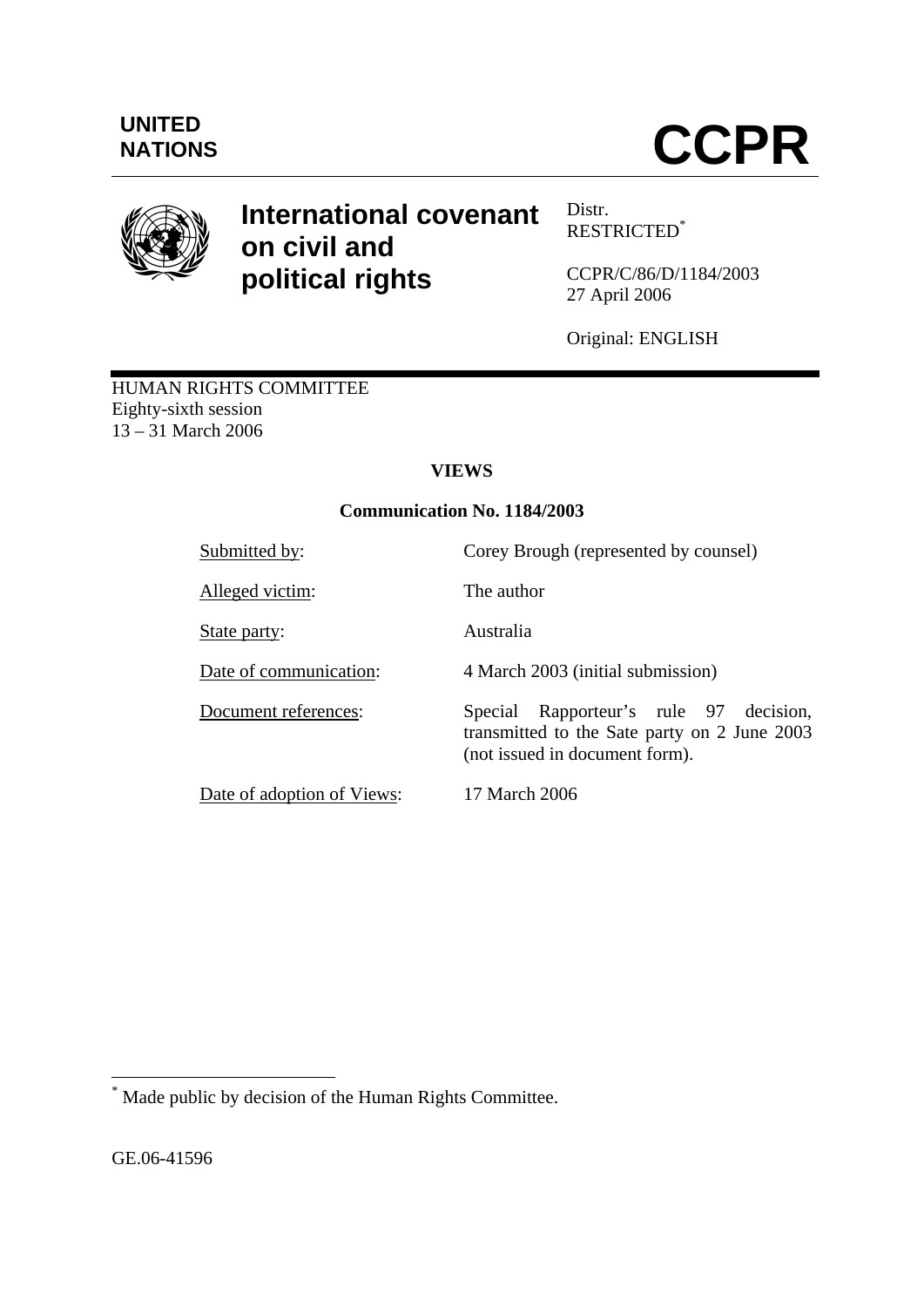*Subject matter:* Alleged ill-treatment and inhuman conditions of detention of juvenile Aboriginal detainee

 *Procedural issue:* Substantiation of claims – Admissibility *ratione materiae –*  Exhaustion of domestic remedies

 *Substantive issues:* Freedom from torture or cruel, inhuman or degrading treatment or punishment – Right of persons deprived of their liberty to be treated with humanity and with respect for their dignity – Right to effective remedy

 *Articles of the Covenant:* 2 (3), 7 and 10 and 24 (1)

 *Article of the Optional Protocol:* 2, 3 and 5 (2) (b)

 On 17 March 2006, the Human Rights Committee adopted the annexed draft as the Committee's Views, under article 5, paragraph 4, of the Optional Protocol in respect of communication No. 1184/2005. The text of the Views is appended to the present document.

## [ANNEX]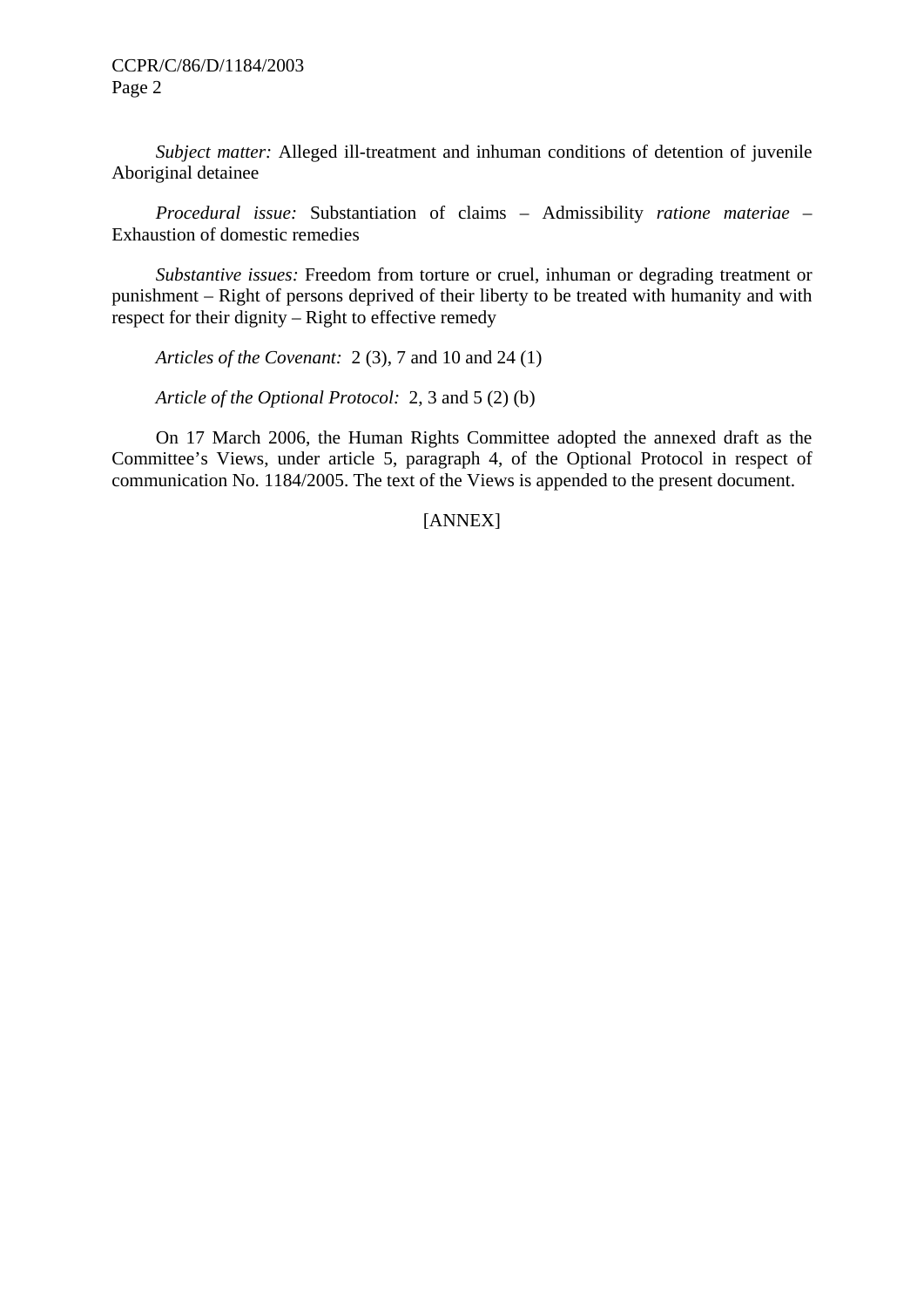#### **ANNEX**

#### VIEWS OF THE HUMAN RIGHTS COMMITTEE UNDER ARTICLE 5, PARAGRAPH 4, THE OPTIONAL PROTOCOL TO THE INTERNATIONAL COVENANT ON CIVIL AND POLITICAL RIGHTS Eighty-sixth session

concerning

#### **Communication No. 1184/2003\***

| Submitted by:          | Corey Brough (represented by counsel) |
|------------------------|---------------------------------------|
| Alleged victim:        | The author                            |
| State party:           | Australia                             |
| Date of communication: | 4 March 2003 (initial submission)     |

 The Human Rights Committee, established under article 28 of the International Covenant on Civil and Political Rights,

Meeting on 17 March 2006

 Having concluded its consideration of communication No. 1184/2003, submitted to the Human Rights Committee on behalf of Corey Brough under the Optional Protocol to the International Covenant on Civil and Political Rights,

 Having taken into account all written information made available to it by the author of the communication, and the State party,

Adopts the following:

<u>.</u>

#### **Views under article 5, paragraph 4, of the Optional Protocol**

1. The author of the communication is Mr. Corey Brough, an Australian citizen, born on 22 April 1982, currently residing in Australia. He claims to be a victim of a violation by Australia<sup>1</sup> of articles 7, 10 and article 2, paragraph 3, of the Covenant. Although not

<sup>\*</sup> The following members of the Committee participated in the examination of the present communication: Mr. Abdelfattah Amor, Mr. Nisuke Ando, Mr. Prafullachandra Natwarlal Bhagwati, Ms. Christine Chanet, Mr. Maurice Glèlè Ahanhanzo, Mr. Edwin Johnson, Mr. Walter Kälin, Mr. Ahmed Tawfik Khalil, Mr. Rajsoomer Lallah, Mr. Michael O'Flaherty, Ms. Elisabeth Palm, Mr. Rafael Rivas Posada, Sir Nigel Rodley, Mr. Ivan Shearer, Mr. Hipólito Solari-Yrigoyen, Ms. Ruth Wedgwood and Mr. Roman Wieruszewski.

Pursuant to rule 90 of the Committee's rules of procedure, Committee member Mr. Ivan Shearer did not participate in the adoption of the present decision.

<sup>&</sup>lt;sup>1</sup> The Covenant and the Optional Protocol to the Covenant entered into force for the State party respectively on 13 November 1980 and 25 December 1991. Upon ratification of the Covenant, the State party entered the following reservation: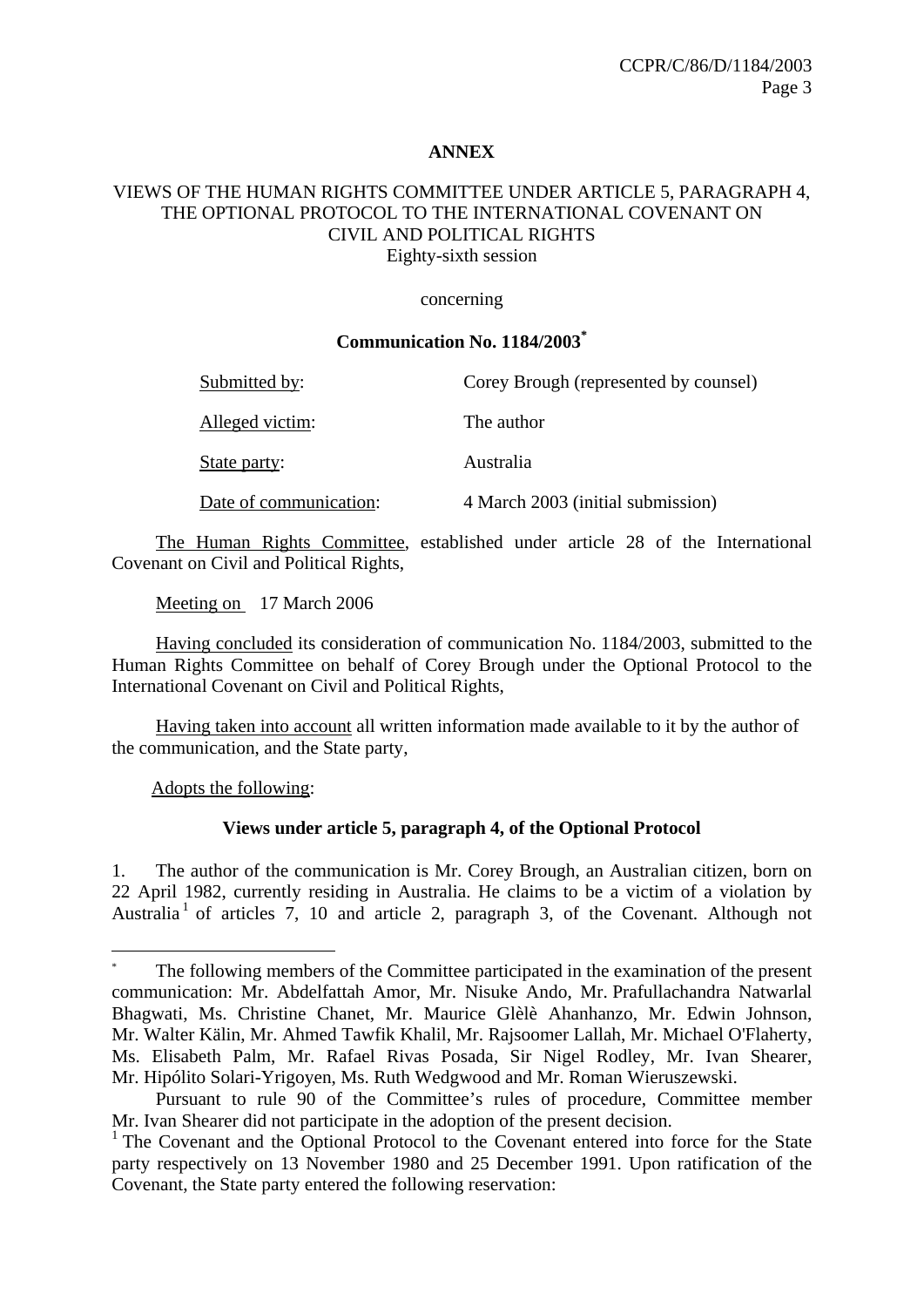specifically invoked by the author, the communication also seems to raise issues under article 24, paragraph 1, of the Covenant. The author is represented by counsel, Mrs. Michelle Hannon.

## **Factual background**

2.1 The author is an Aboriginal. He suffers from a mild mental disability, with significant impairments of his adaptive behaviour, his communication skills and his cognitive functioning. $^{2}$ 

2.2 On 12 February 1999, the author was detained in Kariong Juvenile Detention Centre, due to the revocation of his parole order. On 5 March 1999, the Bidura Children's Court convicted him of burglary, assault and causing bodily harm, and sentenced him to 8 months imprisonment. On 21 March 1999, the author participated in a riot at Kariong, to draw attention to "the mistreatment and brutalisation by Kariong staff." During that riot, one prison staff was taken hostage by the author.

2.3 On 22 March 1999, the Director General of the Department of Juvenile Justice applied to the Gosford Children's Court for the author to be referred to an adult correctional facility, pursuant to section 28  $(A)^3$  of the Children (Detention Centres) Act 1987. This was granted by the Court, and the author was transferred to Parklea Correctional Centre, where he was placed in the clinic. He protested against his transfer to an adult prison and asked for a return to a juvenile detention facility.

2.4 On arrival at Parklea, the author was segregated from other inmates, under section 22 (1) of the New South Wales Correction Centres Act 1952, on the ground that his association with other inmates constituted a threat to the personal safety of inmates and to the security of the Correctional Centre.

2.5 During an assessment of his psycho-medical condition, the author stated that he had no reservations against being placed in an adult facility. Although he was not at risk of self-harm,

<sup>&</sup>quot;Article 10

In relation to paragraph 2 (a), the principle of segregation is accepted as an objective to be achieved progressively. In relation to paragraph 2 (b) and 3 (second sentence) the obligation to segregate is accepted only to the extent that such segregation is considered by the responsible authorities to be beneficial to the juveniles or adults concerned. […]."

<sup>&</sup>lt;sup>2</sup> See Clinical Psychological Assessment, 19 October 2000, prepared by S.H., PhD, Associate professor and Head, Department of Behavioural Sciences in Medicine, University of Sydney, at p. 5.

 $3$  Section 28 (A) (2) of the New South Wales Children (Detention Centres) Act (1987) reads: "(2) In any criminal proceedings against a child to whom this section applies a court may remand the child to a prison pending the commencement of the hearing of the proceedings or during any adjournment of the hearing, but only if: (a) the person by whom the proceedings were commenced or the Director-General applies for such remand, and (b) the child is not released on bail under the Bail Act 1978, and (c) the court is of the opinion that the child is not a suitable person for detention in a detention centre.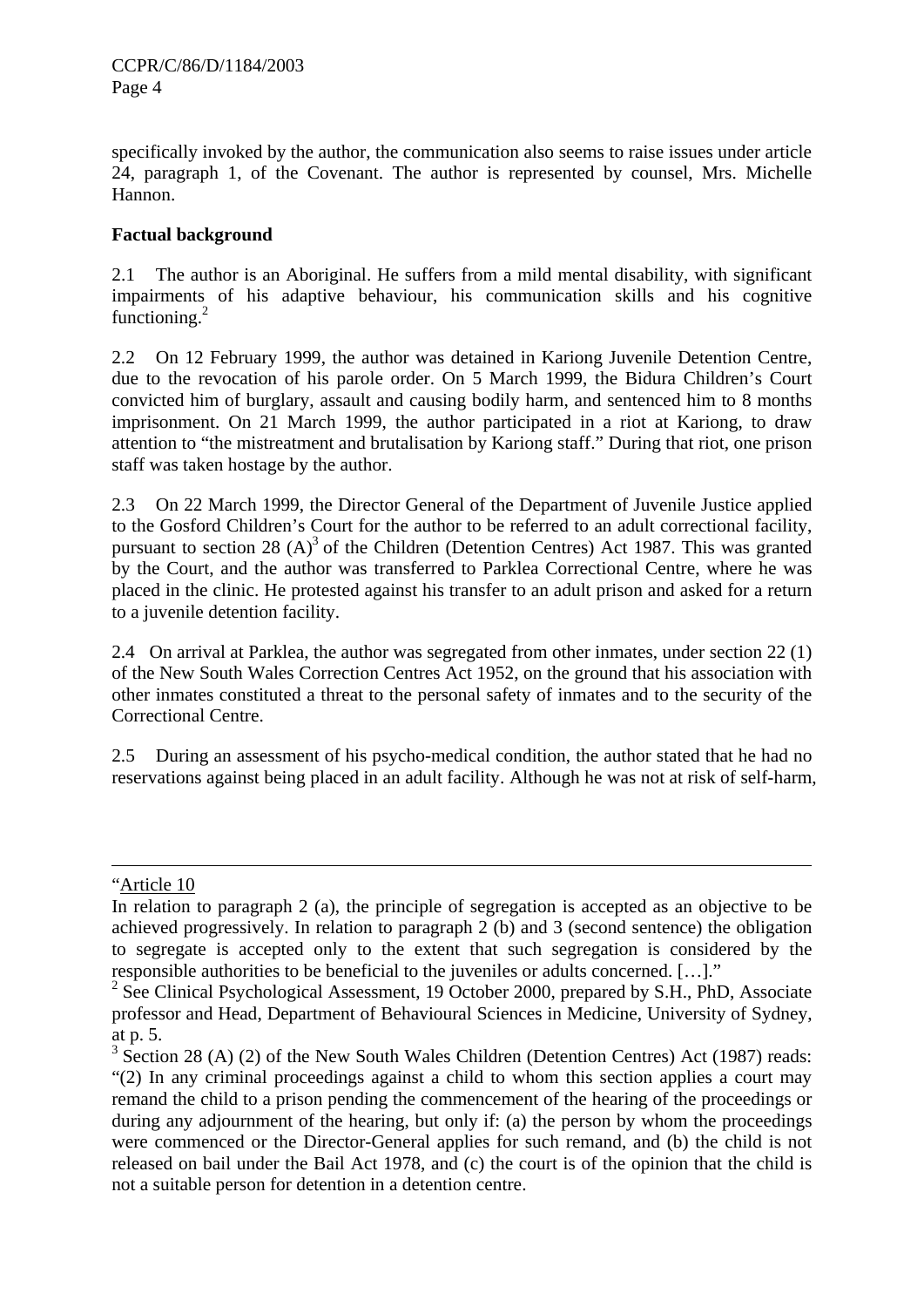according to the records, he was placed in a "safe cell" (a facility for inmates who are at risk of self-harm)<sup>4</sup> in a segregation area, to protect him from other prisoners.

2.6 The author soon experienced difficulty in coping with long periods of being locked in the safe cell. On 30 March 1999, a first instance of self harm was recorded. The author told a prison officer that "if I don't get out of here, there will be another black death" (meaning suicide of an Aboriginal).

2.7 On 1 April 1999, after breaking a plate and shredding his mattress with a broken fragment, the author was moved from his safe cell to a "dry cell",<sup>5</sup> where he was confined for 48 hours.

2.8 On 7 April 1999, the author was observed obscuring one of the surveillance cameras. Officers came to his cell to remove all items that could be used to obscure the camera lenses and, when he refused to take off his clothes, they allegedly assaulted him below the rib area and removed his clothes except his underwear. The officers' report on the incident reveals that four officers used reasonable force to restrain the author, who kicked one of the officers in the head during the struggle. He was allegedly confined to his cell for 72 hours, with lights on day and night. On 9 April, the author's pillow and blanket were returned to him.

2.9 On 13 April 1999, the author attempted to break his cell lights to scratch the lens of a surveillance camera. There was a scuffle between the author and six to eight officers, resulting in minor injuries sustained by both the author and the officers.

2.10 On 15 April 1999, the author was placed in a dry cell, while the lights and camera in his safe cell were being repaired. The records indicate that he was returned to his safe cell that day. In the afternoon, he was allowed out of his cell for half an hour of exercise. When asked to return to his safe cell, he refused and a minimum amount of force was used to secure him. His clothes were removed and he was left with his underwear. Later, he was observed trying to hang himself with a noose made out of his underwear. Officers entered the cell and, when the author resisted, forcibly removed the noose. The Inmate Discipline Action Form of 17 April 1999 indicates that the author pleaded guilty to a charge of failing to comply with a reasonable order, and that he was sentenced to confinement to his cell for 48 hours.

2.11 The author was administered anti-psychotic medication ("Largactil"), without it being clear whether his condition had been assessed prior to the prescription of the drug. On 16 April 1999, the general practitioner at Parklea prescribed 50 mg of "Largactil" for the author

<u>.</u>

<sup>&</sup>lt;sup>4</sup> Para. 12.19.2 of the New South Wales Department of Corrective Services Operational Procedure Manual provides that "(a) [t]he use of a safe cell is a short term management strategy. The purpose is to provide a safe, less stressful and more supervised environment where an inmate may be counselled, observed and assessed for appropriate placement or treatment. (b) The safe cell is not a punishment area and is not to be used as a sanction for breaches of Correctional Centre discipline or for segregation purposes. […] (d) No inmate is to be held in a safe cell for longer than 48 hours without the approval of the Regional Commander."

<sup>&</sup>lt;sup>5</sup> The State party defines a 'dry cell' as "a secure cell used for the short term containment of inmates, and is used only in the case where [inmates are] unable to provide a urine sample or are suspected of concealing contraband in their bodies."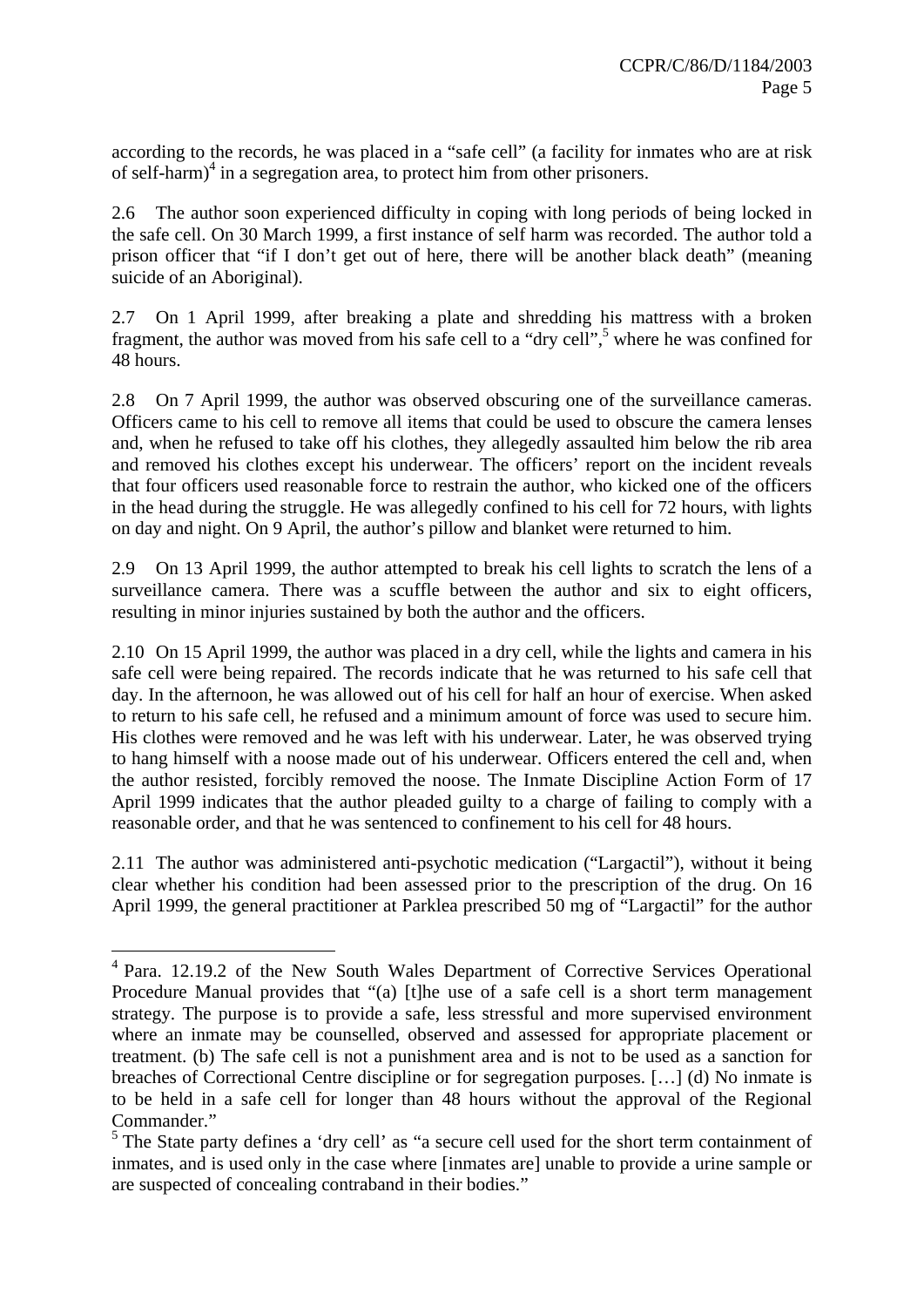each day until he could be examined by a psychiatrist. This treatment continued after the examination took place.

2.12 L. P., a caseworker of the Aboriginal Deaths in Custody Watch Committee, who visited the author several times in March and April 1999, reportedly observed that he was anxious, nervous, and insufficiently equipped with clothes and blankets to protect him from the cold.

2.13 New segregation orders were issued on 15 and 28 April 1999, on the ground that the author's association with other inmates constituted a threat to the personal safety of the staff and to the order and discipline within the Correctional Centre.

2.14 A psychiatric assessment of the author dated 16 April 2002 states: "Unfortunately, Mr. Brough was not able to provide me with a history which in my view was determinative of [...] any emotional reaction which could be described as post traumatic following a period of about a month being isolated under 24 hour bright lights."

## **The complaint**

1

3.1 The author claims that he is a victim of violations of articles 2, paragraph 3, 7, 10 and, implicitly, of article 24, paragraph 1, of the Covenant, as he was transferred to an adult correctional facility despite his age, as the conditions of his detention at Parklea Correctional Centre amounted to cruel, degrading and inhuman treatment, and since he did not have access to an effective remedy. He alleges that his transfer to an adult institution violated article 10, paragraphs 2 (b) and 3, of the Covenant, since having regard to his age, disability and status as an Aboriginal, he was placed in a particularly vulnerable position which required special care and attention.

3.2 As regards the conditions of his detention, the author argues that the Committee found violations of article 7 and/or article 10 of the Covenant in what he considers to be similar cases.<sup>6</sup>

3.3 The author claims that his segregation and confinement for 72 and 48 hours, respectively, as punishment for his conduct, the absence of facilities in his cell, the lack of appropriate heating, the removal of his blanket and clothes, his camera surveillance and 24 hour exposure to artificial light, the use of force causing him physical injuries, and the prescription of medication without his free consent were unnecessary to ensure his safety or to secure order in the detention centre. The cumulative effect of these measures amounted to a violation of article 7, read in conjunction with article 10, of the Covenant.

3.4 By reference to a 1991 report of the Royal Commission into Aboriginal Deaths in Custody, the author submits that Aboriginal people are over-represented in the New South Wales prisons and that segregation, isolation and restriction of movement within prisons have more deleterious effects on Aboriginal than on other inmates, given the importance they attach to a high degree of mobility and to access to their family and community.

<sup>6</sup> The author refers to Communications No. 458/1991, *Mukong v. Camreoon*, Views adopted on 21 July 1994; No. 28/1978, *Weisz v. Uruguay*, Views adopted on 29 October 1980; No. 8/1975, *Weismann v. Uruguay*, Views adopted on 3 April 1980; No. 900/1999, *C. v. Australia*, Views adopted on 28 October 2002.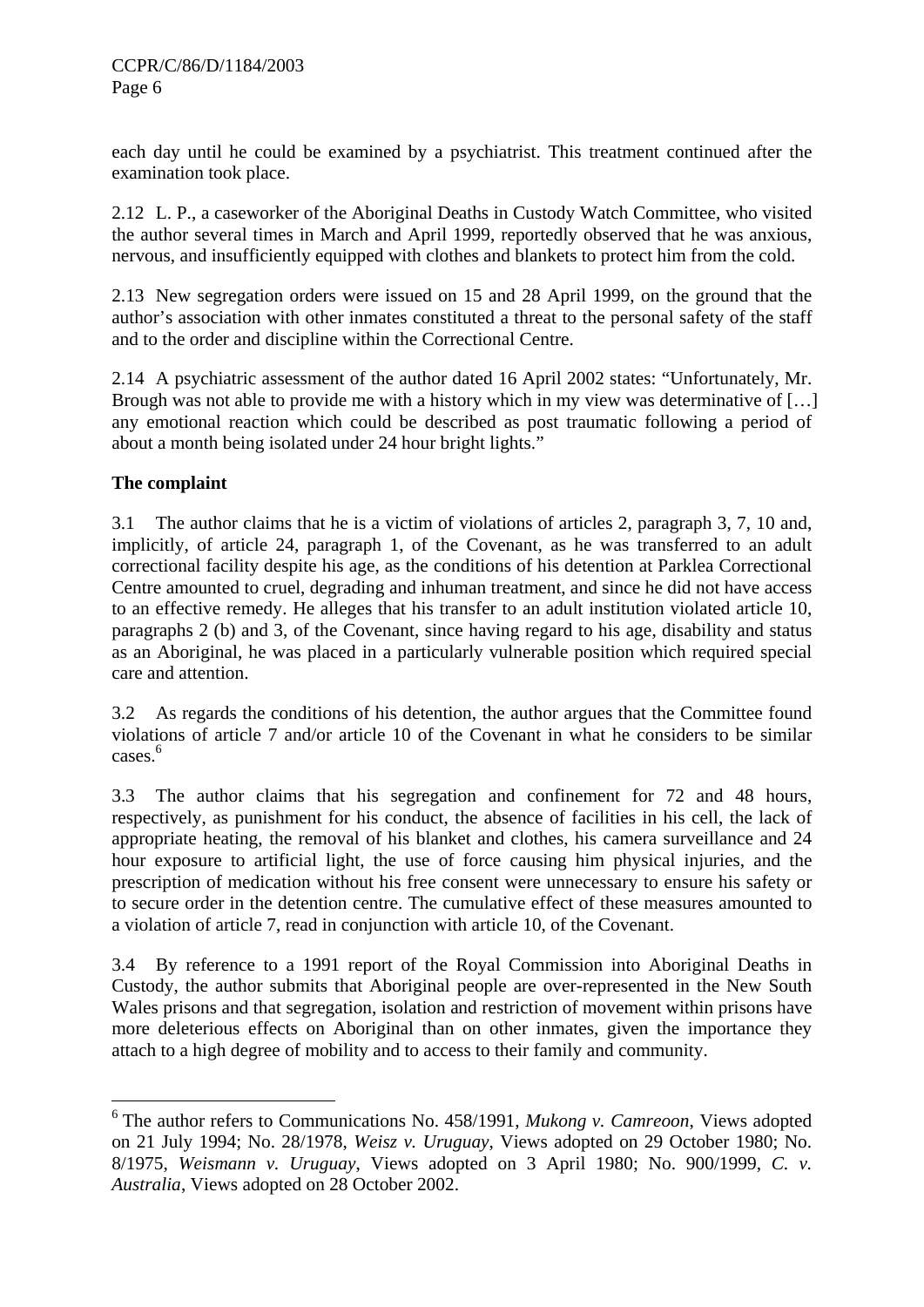3.5 The author claims that he still suffers from the effects of his confinement in the safe cell. He sometimes wakes up sweating with his heart racing and experiences panic attacks when he is alone in his cell.

3.6 The author submits that article 2, paragraph 3, of the Covenant creates a substantive right which can be relied upon independently of other Covenant rights. The State party's failure to provide him with an effective remedy to secure his rights under articles 7 and 10 of the Covenant thus amounted to a violation of article 2, paragraph 3. In support, the author refers to the Committee's concluding observations on the State party's third and fourth periodic reports, in which it expressed its concern that "[t]here are still areas in which the domestic legal system does not provide an effective remedy to persons whose rights under the Covenant have been violated."<sup>7</sup>

3.7 The author argues that, in the absence of available effective domestic remedies, he cannot be expected to pursue futile claims. 8 In accordance with the Committee's jurisprudence,<sup>9</sup> victims depending on legal aid are not obliged to bring a complaint before superior courts in order to satisfy the requirement in article 5, paragraph 2 (b), if they have been advised that no reasonable prospects of appeal exist. The author submits that legal aid is no longer available to him.

3.8 The author notes that remedies to challenge prison discipline decisions are limited under Australian law. Common law remedies, such as duty of care on the part of custodial authorities, false imprisonment or *habeas corpus*, provide very limited relief for inmates who wish to challenge their conditions of detention. Judicial review is unavailable in cases where the nature of the conduct in question is administrative or managerial, rather than punitive or judicial.<sup>10</sup>

3.9 Although specific guarantees for prisoners exist in New South Wales under the Crimes (Administration of Sentences) Act 1999 and the Crimes (Correctional Centres Routine) Regulation 1995, complaints under these provisions can only be brought to the Minister or Commissioner, but not in a court of law. A complaint to the Minister would not provide the author with an enforceable right to compensation or any other form of relief and cannot, therefore, be considered an effective remedy.

3.10 As regards the complaint procedure under the Human Rights and Equal Opportunity Commission Act 1986 (Cth), the author states that this procedure applies only to acts or practices of the Commonwealth and not to acts of the New South Wales prison staff. The author also submits a report dated 7 May 2002 by a specialist on personal injury law, which

<sup>&</sup>lt;sup>7</sup> Human Rights Committee [69], Concluding observations on the third and fourth periodic reports of Australia, 28 July 2000.

<sup>8</sup> In this regard, the author refers to Communication No. 229/1987, *Reynolds v. Jamaica*, Views adopted on 8 April 1991; Communication No. 253/1987, *Kelly v. Jamaica*, Views adopted on 8 April 1991; Communication No. 240/1987, *Collins v. Jamaica*, Views adopted on 1 November 1991.

<sup>9</sup> See Communications No. 619/1995, *Fray Deidrick v. Jamaica*, Views adopted on 9 April 1998, at para. 6.1, and No. 680/1996, *Gallimore v. Jamaica*, Views adopted on 23 July 1999, at para. 6.5.

<sup>10</sup> The author refers to *Vezitis v. McGeechan* (1974) 1 NSWLR 718.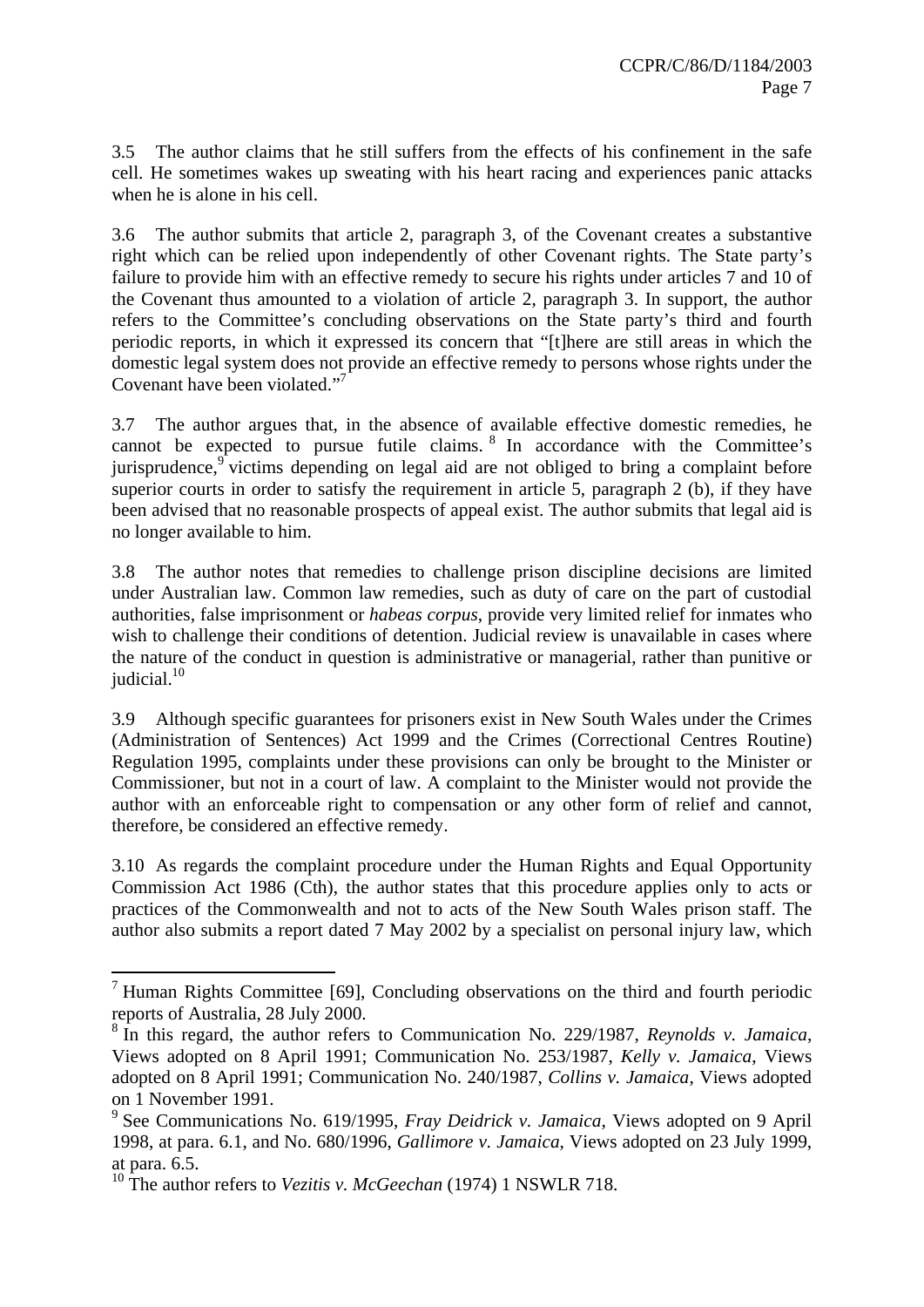states that he could not successfully make a claim in negligence, based on his treatment at Parklea.

## **State party's observations on admissibility and merits**

4.1 On 3 May 2004, the State party challenged the admissibility and, subsidiarily, the merits of the communication, arguing that the author has failed to exhaust domestic remedies, that his communication is an abuse of the right of submission, that his allegations are unsubstantiated, incompatible with the provisions of the Covenant, and without merit.

4.2 On the facts, the State party submits that it has no record of the alleged incident of 1 April 1999. However, a very similar incident occurred on 13 April 1999, when the author was observed tearing his mattress and smashing his mug and cell light. He assaulted an officer who had entered to remove the items and was subsequently charged with assault and sentenced to two months imprisonment. The records for 14 April 1999 note that the author had insinuated that he would harm himself if he remained in such conditions.

4.3 The State party describes the events following 28 April 1999 as follows: On 11 May 1999, the author assaulted correctional officers while being strip-searched before being brought to court. On 17 May 1999, the Bidura Childrens' Court sentenced him to two twomonth prison terms for assault and failure to appear in court. On 8 June 1999, he was released from Parklea and transferred to Minda Juvenile Justice Centre. He tried to escape from custody while at Bidura Children's Court on 17 October 1999. On 26 February 2000, he was transferred to Kariong High Security Unit after refusing to attend his trial for armed robbery. On 28 February 2000, the Director-General of the Department of Juvenile Justice requested the Bidura Children's Court to issue an order under section 28 (A) of the Children (Detention Centres) Act 1987, to keep the author in prison until completion of his trial. This application was initially refused, but a fresh application was granted by the Wyong Children's Court on 10 March 2000. The author committed further suicide attempts. At the time of submission of the State party's observations, he served a sentence for armed robbery.

4.4 On admissibility, the State party argues that the author has not substantiated any failure by the Australian authorities to treat him with humanity and with respect for his dignity. His claims under articles 7 and 10 are therefore unsubstantiated under article 2 and inadmissible *ratione materiae* under article 3 of the Optional Protocol.

4.5 For the State party, the author did not substantiate his claim under article 2, paragraph 3, of the Covenant, for purposes of admissibility, as he could have complained to the prison management at Parklea, the Minister or Commissioner for Corrective Services and the New South Wales Ombudsman, or to domestic courts about his treatment in prison. By reference to the Committee's jurisprudence<sup>11</sup> and to the wording of article 2, paragraph 3, the State party argues that due to its accessory character, its free-standing invocation by the author is inadmissible *ratione materiae* under article 3 of the Optional Protocol. Even if he based his claim on article 2, paragraph 3, read together with articles 7 and 10, it would have to be rejected because of the inadmissibility of his claims under articles 7 and 10 of the Covenant.<sup>12</sup>

<sup>&</sup>lt;sup>11</sup> The State party quotes from Communication No. 75/1980, *Fanali v. Italy*.<br><sup>12</sup> Reference is made to Communications No. 363/1989, *RLM v. France*, Decision on admissibility adopted on 6 April 1992; No. 348/1989, *GB v. France*, Decision on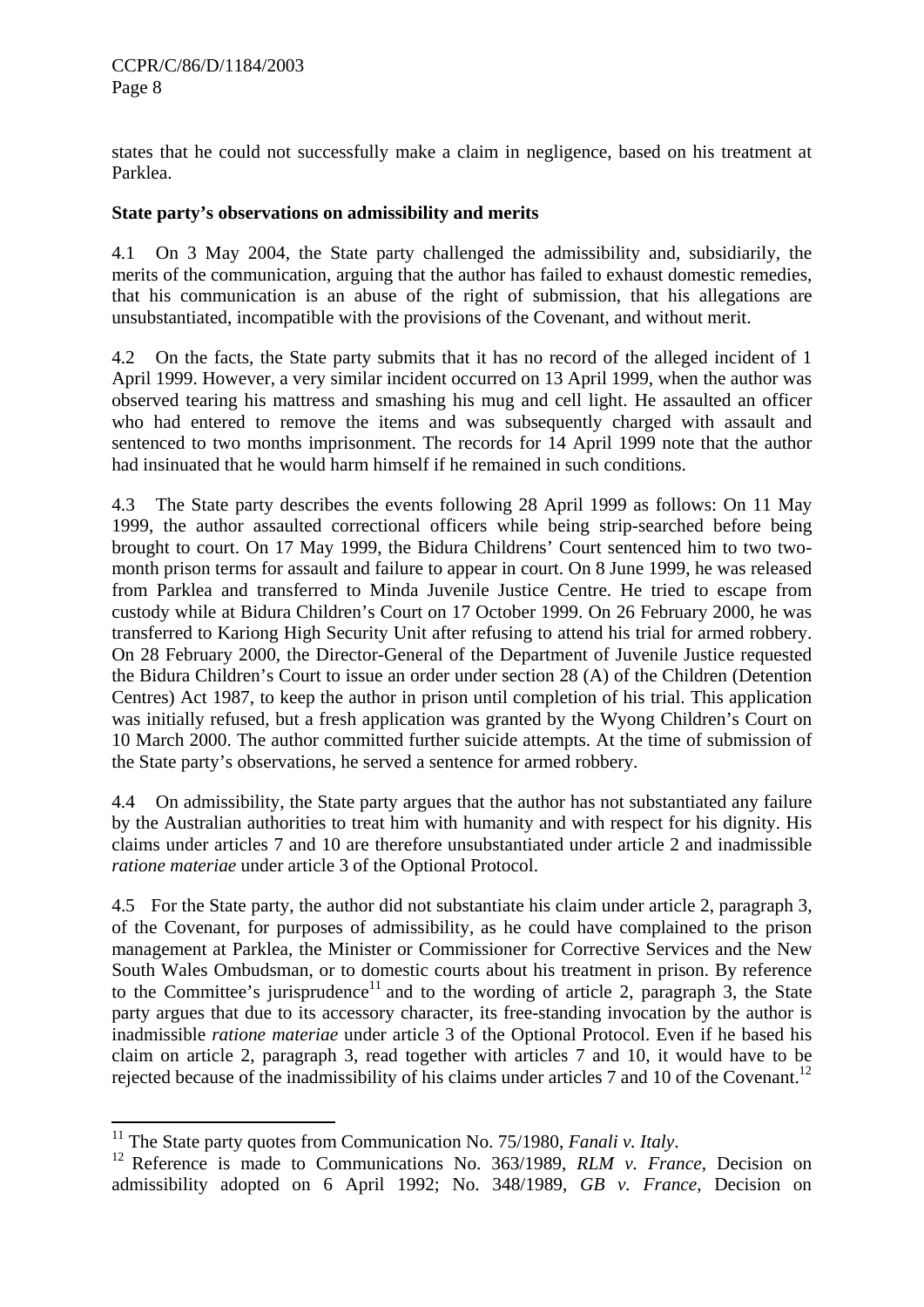4.6 While conceding that the author was unable to access the Human Rights and Equal Opportunity Commission, the State party reiterates that other effective remedies were available to him, i.e. a complaint to the Minister or the Commissioner for Corrective Services, to Official Visitors appointed by the Minister for Corrective Services, with wide powers to address problems, and to the Inspector-General of Corrective Services, or an application for review of segregation or protective custody exceeding 14 days by the Serious Offenders Review Council.<sup>13</sup> The latter may order the suspension of the segregation or protective custody or the removal of the inmate to a different correctional centre.<sup>14</sup> These remedies are consistent with international standards, such as article 36 of the Standard Minimum Rules for the Treatment of Prisoners and Principles 33 (1) and (4) of the Body of Principles for the Protection of All Persons under Any Form of Detention or Imprisonment. As such, they must be exhausted before a complaint can be brought before a judicial authority.

4.7 Regarding judicial remedies, the State party refers to recent jurisprudence that courts may examine purely administrative decisions by prison authorities, but that they will not interfere if the decisions are found to have been *bona fide*, if they have no punitive character, and if they are a reasonable use of the power of management.<sup>15</sup> Prisoners subject to unlawful treatment may seek relief like any other person aggrieved by action of a public official. Whether the author could have produced sufficient evidence for an action for breach of duty of care by a prison officer or Governor,<sup>16</sup> who may only be sued for damages if his action was both malicious and without reasonable and probable cause, was doubtful in view of the considerable evidence from various prison officers, welfare officers, medical officers and nurses. However, lack of evidence on the author's part was immaterial to the question of whether effective remedies were available.<sup>17</sup>

4.8 For the State party, the author could have filed a complaint with the NSW Ombudsman, who can investigate a complaint and send a report and recommendations to the principal officer of the appropriate authority.

4.9 The State party disputes that the author's treatment amounts to torture or cruel, inhuman or degrading treatment or punishment within the meaning of article 7 and 10, paragraph 1, arguing that he was not subjected to any particular hardship beyond what is strictly unavoidable in a closed environment.<sup>18</sup> He failed to demonstrate any physical or mental harm sustained by him, in the absence of evidence of injuries or of a direct link

<u>.</u>

admissibility adopted on 1 November 1991; and No. 347/1988, *SG v. France*, Decision on admissibility adopted on 1 November 1991.

 $13$  See Crimes (Administration of Sentences) Act 1999 (NSW), section 19 (1).

<sup>14</sup> See *ibid.*, section 20 (1).

<sup>&</sup>lt;sup>15</sup> Christopher Murielle et al. v. David Moore and Eric Holt [2000], NZSC 23.

<sup>&</sup>lt;sup>16</sup> See Crimes (Administration of Sentences) Act 1999 (NSW), section 263 (1) and (2).

<sup>17</sup> The State party refers to, *inter alia*, Communications No. 224/1987, *A and SN v. Norway*, Decision on admissibility adopted on 11 July 1988, at para. 6.2, and No. 397/1990, *PS v. Denmark*, Decision on admissibility adopted on 22 July 1992.

<sup>18</sup> The State party refers to Communication No. 265/1987, *Voulanne v. Finland*, Views adopted on 7 April 1989.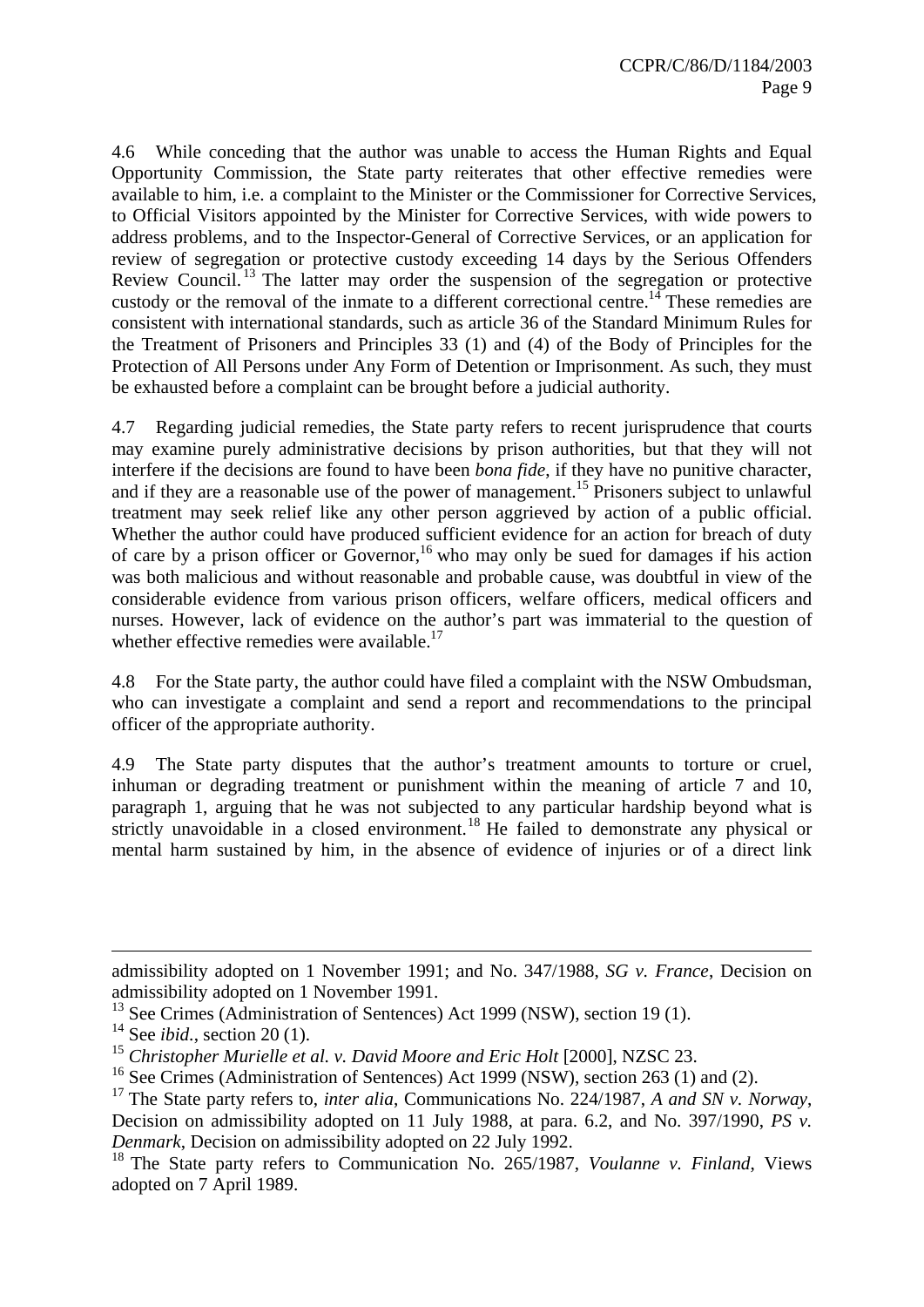1

between his emotional state and his confinement to a safe cell.<sup>19</sup> Rather than being punitive, the measures imposed on him sought to protect him from further self-harm, to protect other prisoners, and to maintain the security of the correctional facility. They were proportionate and consistent with articles 7 and 10 of the Covenant, with applicable domestic law and with the Standard Minimum Rules for the Treatment of Prisoners and the Body of Principles for the Protection of All Persons under Any Form of Detention or Imprisonment:

(a) The author's segregation and confinement to a safe cell was an inevitable security precaution, given that he had been involved in a riot at Kariong,<sup>20</sup> and fell short of solitary confinement within the meaning of clause  $171<sup>21</sup>$  of the 1995 Crimes (Correctional Centres Routine) Regulation; it was in conformity with the NSW Department of Corrective Services Operational Procedures Manual, $^{22}$  since the author was provided with daily exercise, food and water, and access to an Aboriginal delegate.

(b) The temporary removal of the author's clothes, blanket and pillow and the camera surveillance in his cell were necessary to observe and protect him from further selfharm. He was not exposed to the cold; his cell was sufficiently heated.

<sup>19</sup> By reference to Communication No. 353/1988, *Grant v. Jamaica*, Views adopted on 31 March 1994 (at para. 8), the State party argues that the author's claims are not supported by the psychological reports submitted by him.

 $20$  See section 10 of the then applicable Crimes (Administration of Sentences) Act (1999): The Commissioner may direct that an inmate be held in segregated custody if of the opinion that the association of the inmate with other inmates constitutes or is likely to constitute a threat to: (a) the personal safety of any other person, or (b) the security of a correctional centre, or (c) good order and discipline within a correctional centre."

 $^{21}$  Regulation 171 of the then applicable Crimes (Correctional Centres Routine) Regulation (1995) states: "(1) An inmate must not: (a) be put in a dark cell, or under mechanical restraint, as a punishment, or (b) be subjected to: (i) solitary confinement, or (ii) corporal punishment, or (iii) torture, or (iv) cruel, inhuman or degrading treatment, or (c) be subjected to any other punishment or treatment that may reasonably be expected to adversely affect the inmate's physical or mental health. […] (2) For the purposes of sub-clause (1) (b) (i): (a) segregating an inmate from other inmates under section 10 of the Act, and (b) confining an inmate to cell in accordance with an order under section 53 of the Act, and (c) keeping an inmate separate from other inmates under this Regulation, and (d) keeping an inmate alone in a cell, where the medical officer considers that it is desirable in the interest of the inmate's health to do so, are not solitary confinement."

<sup>&</sup>lt;sup>22</sup> Section 14.1.6 (on "Segregation of Aboriginal Inmates") of the then applicable Manual reads: "It is undesirable that an Aboriginal inmate should be placed in segregation. Segregation should only occur where there is no other means of managing the inmate in the circumstances. However, where segregation action is necessary, the Governor shall: (i) ensure that the inmate is provided with daily exercise, appropriate clothing, food water, and access to visits; (ii) ensure that the segregation cell has adequate lighting, sanitation facilities and heating; (iii) ensure that the relevant Regional Aboriginal Officer is informed; (iv) provide the segregated inmate with access to a member of the Aboriginal Inmate Committee or appropriate Aboriginal delegate. This access may assist inmates who are experiencing problems, which could lead to physical or mental harm. This procedure accords with Recommendations 181 and 183 of the Royal Commission into Aboriginal Deaths in Custody."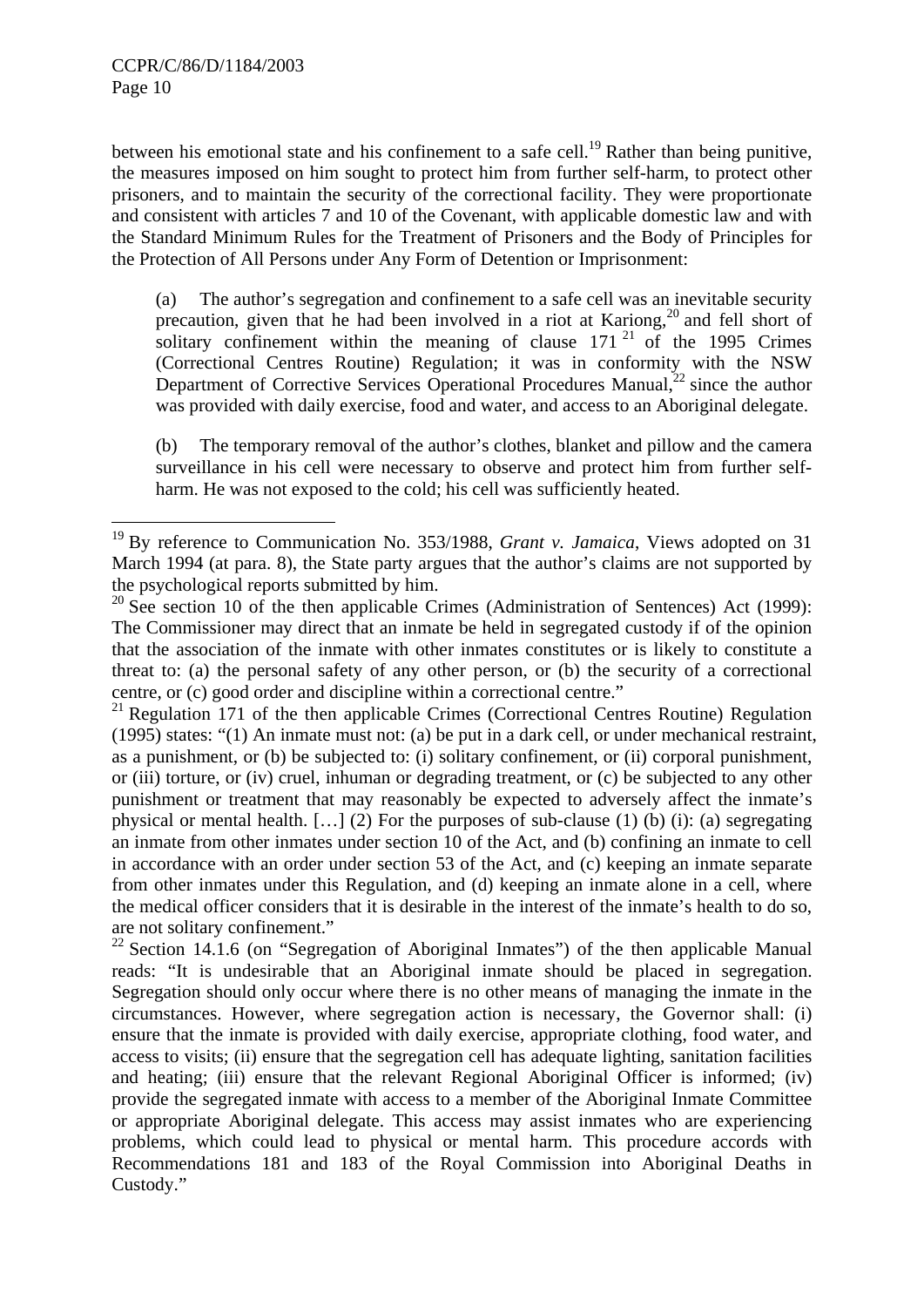(c) There is no record of the use of lights for periods of more than 24 hours. Parklea officers may have considered the use of lights necessary to monitor the author, after he had tried to obscure the camera lenses in his cell.

(d) Physical force was used by officers on 7 and 15 April 1999, but only after the author had refused to comply with their orders, and was restricted to the minimum extent necessary, as reflected by the reported absence of injuries.

(e) The prescription of "Largactil" was intended to control the author's selfdestructive behaviour; he later consented to the use of this medication.

(f) There is no record of the author being confined for 72 hours as of 7 April 1999. Rather, Parklea Clinical records indicate that he attended a case management meeting on 9 April 1999. Similarly, there is no record that he was subject solitary confinement in a dry cell for 48 hours on 1 April 1999, or on 13 April 1999, when another incident occurred.

## **Author's comments**

5.1 On 30 July 2004, the author commented on the State party's observations. He maintains that the measures imposed on him were disproportionate to the aim of protecting him, considering his age, disability and his Aboriginal status:

(a) The removal of his clothes was humiliating and degrading and subjected him to excessive cold, as his cell was not properly heated. The fact that his clothes had been removed, on 15 April 1999, before he had tried to hang himself with a noose made out of his underwear showed that such removal was not intended to protect him from selfharm, but rather to punish him for his refusal to return to his cell. Parklea psychological assessments indicated that he was not suicidal but experiencing difficulty in coping with confinement conditions.

(b) For the author, the absence of evidence for the continued use of lights in his cell does not rebut his claim. The fact that the State party could not exclude that the lights had been used for observation purposes showed that it did not fully investigate the claim. Such use was unnecessary, given his constant video surveillance; it was a punitive measure to cause humiliation and sleep deprivation.

(c) The author disputes the absence of records of injuries sustained by him. The NSW Health Department Incident/Assault Report confirmed small lacerations to his middle back and a laceration to the little finger of his right hand as a result of the incident of 13 April 1999. There were also records of bruises on his head, allegedly resulting from the incident on 11 May 1999, when he had assaulted two officers while being strip-searched.

(d) The author submits that he consented to the continued use of "Largactil" because he had been told that he would only be let out of the safe cell if he agreed to take the prescribed medicine.

(e) With regard to the State party's contention that no record exists of the alleged incident of 1 April 1999, or his subsequent confinement for 48 hours and for 72 hours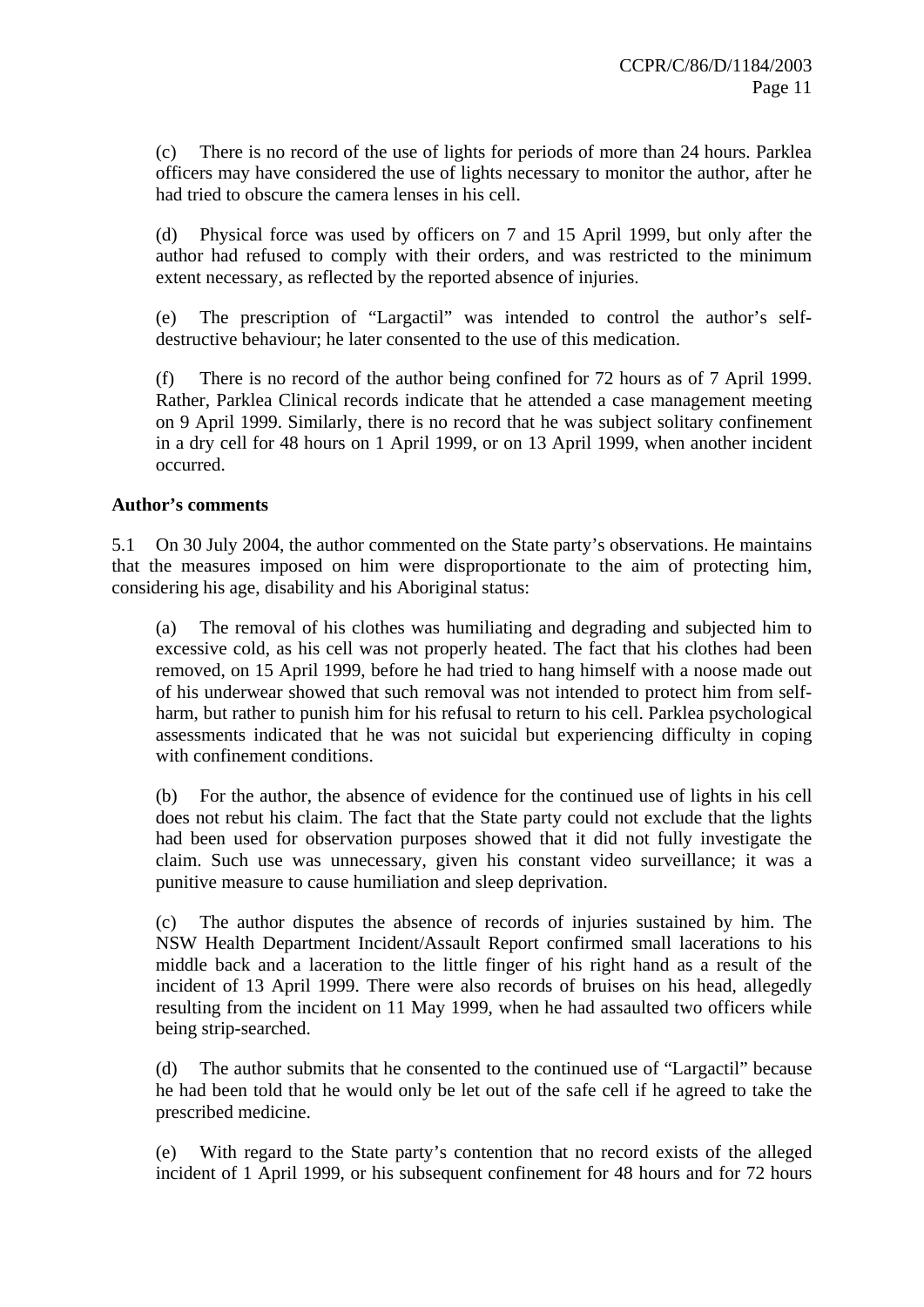on 7 April 1999, respectively, the author refers to the prison officer's report dated 1 April 1999, stating the he broke a dinner plate and used a fragment to cut the mattress, as well as to the Prison's Inmate Discipline Action Forms dated 4 and 11 April 1999, recording that he pleaded guilty to the charge of failing to comply with prison routine on 1 April 1999 and was confined to his cell for 48 hours, and that he pleaded guilty to the charge of assaulting a prison officer on 7 April 1999 and was confined to his cell for 72 hours as punishment.

5.2 On the issue of exhaustion of domestic remedies, the author reiterates that administrative  $23$  and judicial remedies available to him would be ineffective. While complaints within the prison are received by the prison governor, the very person who authorized his conditions of detention, complaints to the Ombudsman could only result in the adoption of a report or recommendation to the Government, without providing any enforceable right or recourse. The *travaux préparatoires* of article 2, paragraph 3 (b), of the Covenant indicate the drafters' intention that States parties should progressively develop judicial remedies. More than 20 years after ratification of the Covenant in 1980, Australia should have complied with this obligation.

5.3 The author argues that the State party failed to rebut the expert advice he produced on the limited availability of civil remedies submitted by him. Legal action based on a breach of duty of care, under section 263, paragraphs 1 and 2, of the Crimes (Administration of Sentences) Act 1999 (NSW), would require (1) that the author's treatment was malicious, which is difficult to establish, as most of the impugned measures are permitted under domestic law; (2) that it was without reasonable and probable cause; and (3) that harm or injury be established. Any course of action requiring damage to be established would be futile, given that the psychiatrist was unable to determine the exact nature of any damage caused to the author as a result of his treatment.

5.4 While damages could be recovered in negligence only for a recognizable psychiatric injury (not for emotional distress), the author submits that his deprivation of human contact for considerable periods, his humiliation by removal of his clothes, exposure to the cold and to constant lightning, and the physical assaults against him resulted in anxiety, distress, recurring nightmares and panic attacks related to his time in the safe cell. In these circumstances, no medical evidence of distinct psychological or emotional injury arising from his treatment is required to establish a breach of articles 7 and 10 of the Covenant.

#### **Additional observations by the State party**

<u>.</u>

6.1 On 29 July 2005, in response to the Committee's request to provide detailed information on the deadlines for, and *de facto* accessibility of, the administrative and judicial remedies that the author had allegedly failed to exhaust, the State party made an additional submission on admissibility. It argues that the author could have availed himself of several administrative remedies during his period of segregation. Such remedies would have been easily accessible and could have provided effective and timely relief, in view of the inevitable delays in judicial proceedings. In addition, he could have brought a common law action in

 $23$  The author claims that the ineffectiveness of administrative remedies was acknowledged by the Committee in Communication No. 900/1999, *C. v. Australia*.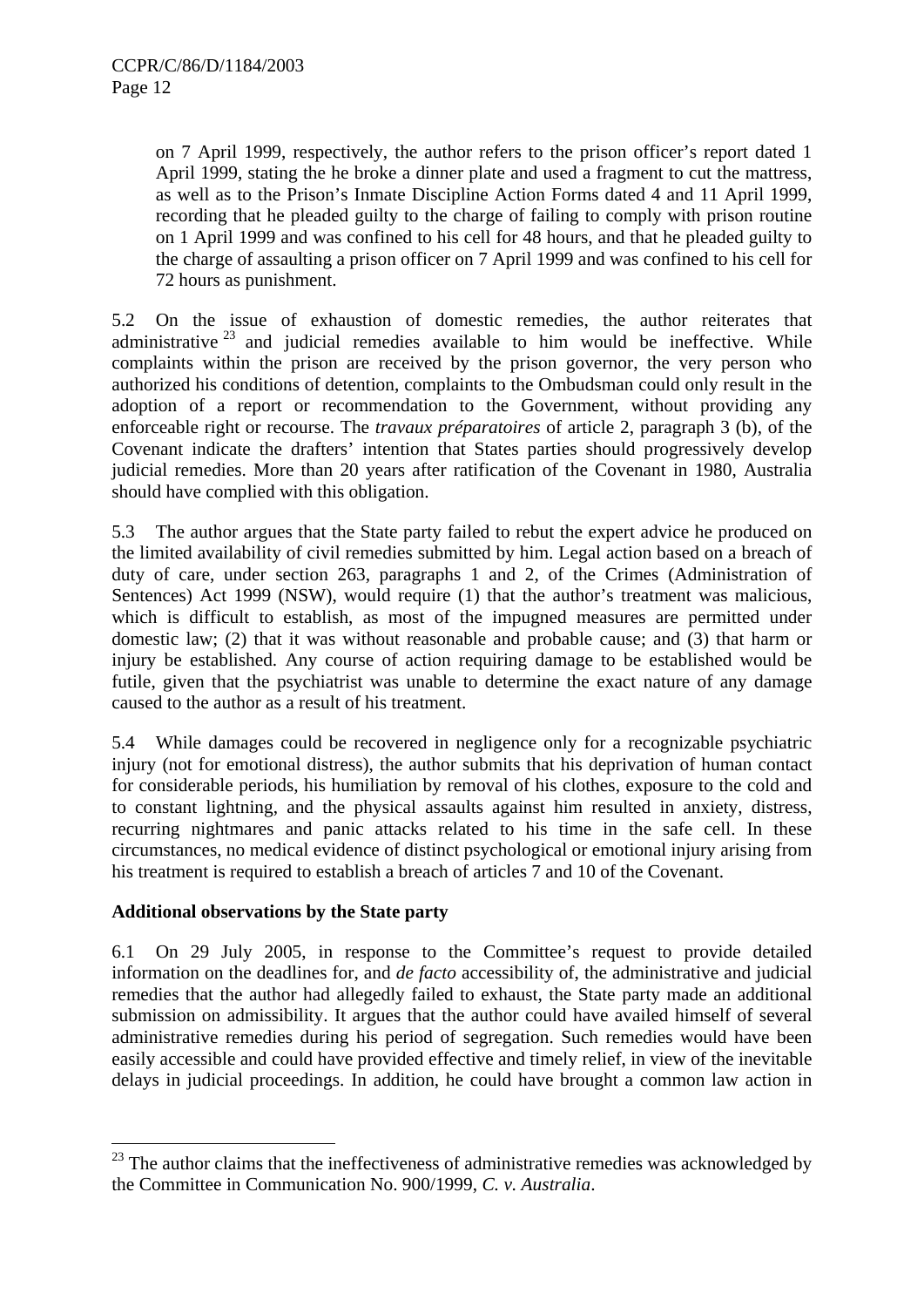tort within three years from the date when the breaches of articles 7 and 10 of the Covenant had allegedly occurred.

6.2 The State party submits that all prisoners in New South Wales adult correctional facilities have access to Official Visitors, who are appointed by the Minister for Corrective Services to visit correctional centres at least once per month and to receive complaints from prisoners. The Governor of the correctional centre must notify all inmates of the date and time of such visits and inform them about the possibility to complain to Official Visitors. Under the Crimes (Administration of Sentences) (Correctional Centre Routine) Regulation 1995, the Official Visitor is required to clarify the details of a case and to submit an Official Visitor's record form to the Commissioner of Corrective Services. He is also required to bring the complaint to the attention of the Governor of the correctional facility. The Regulation does not specify a deadline for bringing complaints to Official Visitors.

6.3 Moreover, the author could have requested permission to speak with the Governor of the correctional centre or with the Minister or the Commissioner for Corrective Services. Such requests must be conveyed to the Governor without unreasonable delay; the Governor is required to give the inmate an opportunity to speak on the matter or, respectively, to convey the request to the person with whom the inmate wished to speak during that official's next visit to the correctional facility.

6.4 The State party adds that an inmate may also directly complain, in writing, about his treatment in the correctional centre to the Minister or the Commissioner for Corrective Services. The complaint must be placed in a sealed envelope addressed to the Minister or the Commissioner and must not be opened, or its contents read or inspected. Although the Minister could not intervene personally, all complaints received by him were referred to the appropriate body, e.g. the Commissioner, who had the power to overrule or reverse any previously made decision.

6.5 The author also had the possibility of complaining to the Inspector-General of Corrective Services, whose mandate terminated on 30 September 2003. The Inspector-General was appointed by the Governor of New South Wales and was independent from the Department of Corrective Services. He was given full access to offenders held in custody, as well as to the premises and records of the Department, with a view to investigating and resolving complaints about the Department's conduct. This function could be exercised on his own initiative, at the request of the Minister for Corrective Services or in response to a complaint. Although no deadline for filing a complaint was specified, the Inspector-General had discretion to decide not to investigate complaints relating to incidents which had occurred too long ago or for which satisfactory alternative means of redress existed. He could recommend disciplinary action or criminal proceedings against officers of the Department.

6.6 As regards the author's period of segregation, the State party submits that, under the Crimes (Administration of Sentences) Act 1999, any prisoner whose segregation exceeds fourteen days has the right to appeal to the Serious Offenders Review Council. Prisoners must be informed of their right to appeal and must sign a form stating that they have been so informed. Upon review, the Council may confirm, amend or revoke a segregation order. Pending the final outcome of a case, it may also order the suspension of the segregation or the prisoner's removal to another correctional centre.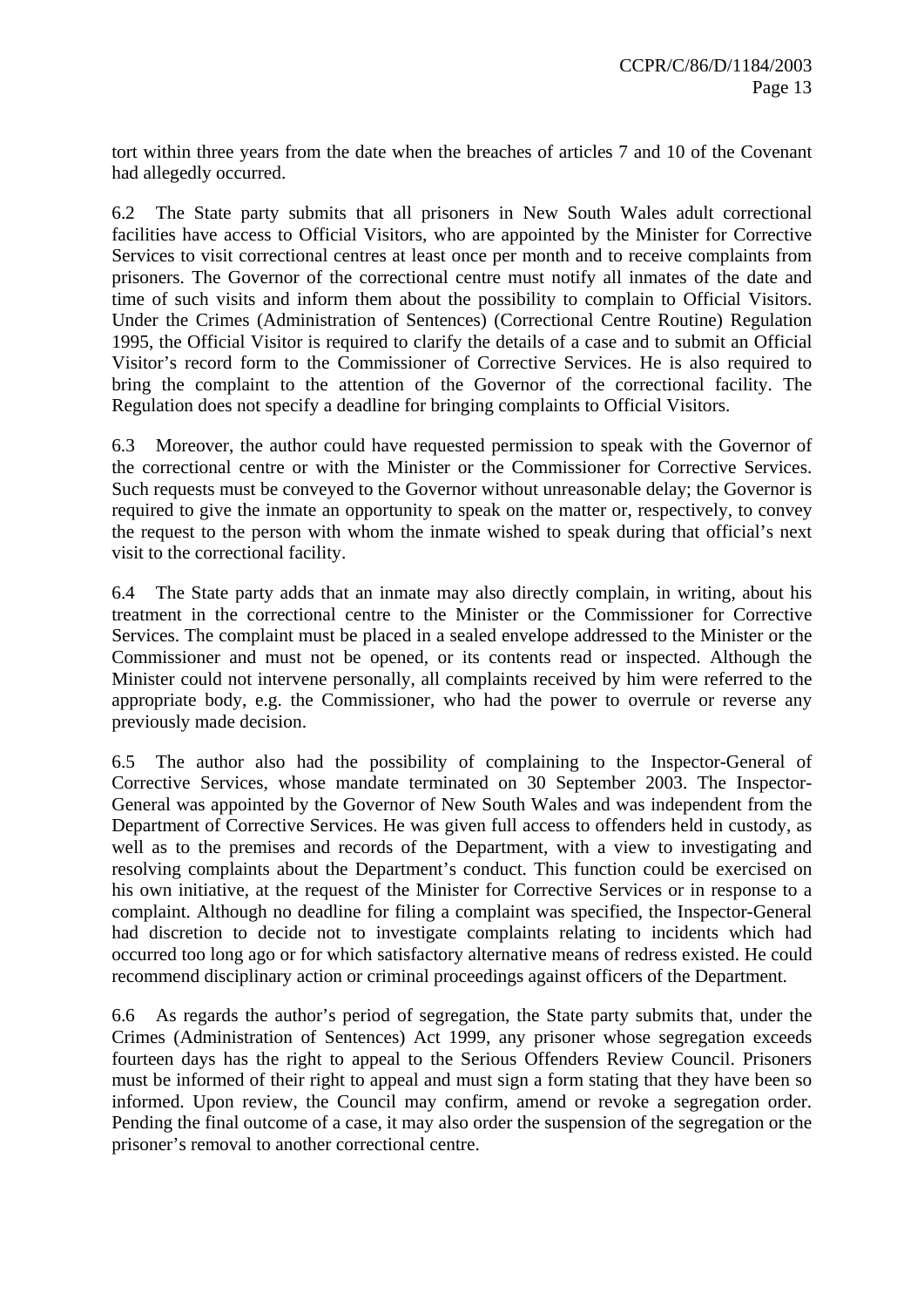6.7 Lastly, regarding judicial remedies, the State party reiterates that Australian courts consider themselves competent to deal with prisoners' challenges to the lawfulness of their confinement, including actions brought against acts in breach of a duty of care causing harm or injury to prisoners. The relevant cause of action was based on the tort of negligence in common law, subject to the Civil Liability Act 2002 (NSW), which provided for exclusion of personal liability for certain persons under certain circumstances. In accordance with the Crown Proceedings Act 1988 (NSW), the respondent party in proceedings commenced in common law tort against a government agency, which was not a separate legal entity, was the State of New South Wales. However, the author had failed to bring a court action in common tort negligence.

## **Author's comments**

7.1 On 14 September 2005, the author commented on the State party's additional observations, denying that any of the above administrative or judicial remedies would in practice have been available to him or that they would have provided him with an effective remedy at the relevant time. He had never been advised of possible complaint mechanisms upon being admitted to Parklea Correctional Facility. In addition, the treatment complained of was to a large extent compatible with the relevant Australian laws and regulations.

7.2 The author submits that he was never told whether or when an Official Visitor would visit Parklea during his time of incarceration. This had deprived him of an opportunity to complain to the Official Visitor who was, in any event, required not to "interfere with the management of discipline of the correctional centre, or give any instructions to correctional centre staff or inmates."<sup>24</sup>

7.3 The author contends that the Governor of Parklea Correctional Centre dismissed his repeated complaints about the conditions of his detention by replying: "You are not in a boy's home anymore. This is the way we run the place." Or: "Nothing will be done about it; this is how we run the place and how you will be treated." Given that the decision whether or not to act on a complaint was within the Governor's discretion,<sup>25</sup> such a complaint was not an effective remedy. This was reflected by the fact that the author's file revealed that the Governor had approved of his segregation and confinement on six occasions during the relevant period.

7.4 The author claims that he had not been informed about the possibility of making a complaint to the Minister or Commissioner for Corrective Services, whether through the Governor or whether directly in writing. The fact that the Governor was not required to refer a complaint to the Minister or Commissioner but could dispose of the matter personally,<sup>26</sup> the purely recommendatory powers of the Commissioner, as well as the author's difficulties to read and write and the absence of pens, pencils or paper in his dry cell, showed that such complaints were not an effective remedy.

 $24$  Regulation 133(3) of the Crimes (Administration of Sentences) (Correctional Centre Routine) Regulations 1995 (NSW).

<sup>&</sup>lt;sup>25</sup> *Ibid.*, Regulation 135(3).

<sup>26</sup> *Ibid.*, Regulation 136(3).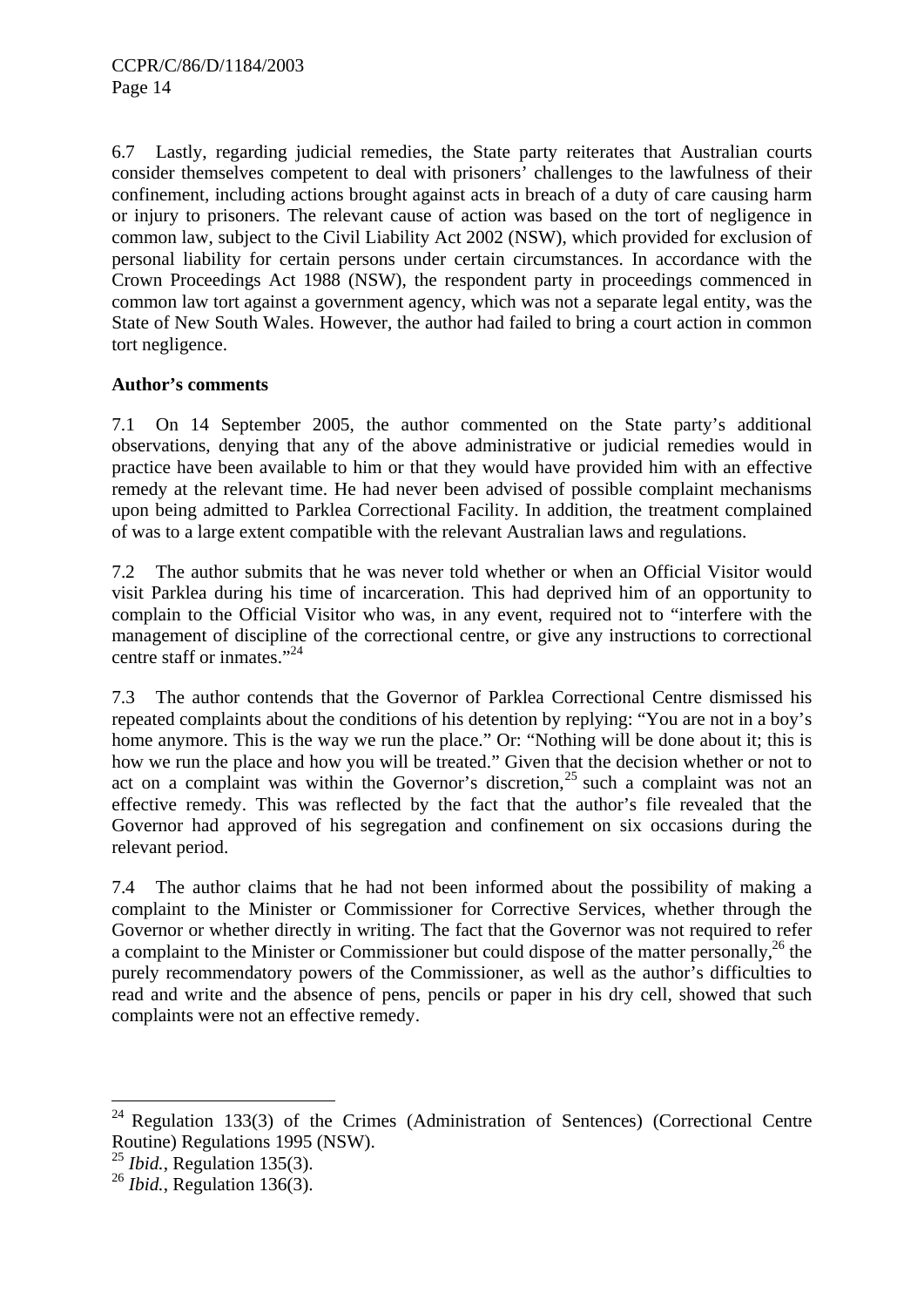7.5 Although a lawyer from the Sydney Regional Aboriginal Corporation Legal Service filed a complaint with the Minister for Juvenile Justice on the author's behalf, following his release from segregation, no remedial action was taken on that complaint.

7.6 The author further submits that he was never informed about the possibility of complaining to the Inspector-General. Since the Inspector-General had discretion not to pursue complaints for which alternative means of redress existed, he could have dismissed his application on the ground that the author had already complained about his treatment to the Governor.

7.7 Similarly, he had never been advised that he could appeal his segregation to the Serious Offenders Review Council, nor had he signed a form stating that he had been so informed. Such an appeal would not have been an effective remedy, given that he was not a serious offender at the time of his segregation and that the Council had no competence to deal with issues other than segregation, such as, for example, his physical and medical treatment.

7.8 The author argues that, although he was aware that the Governor had authorized his treatment, as evidenced by his Department of Corrective Services file, he took all reasonable steps within the capacity of a 16 year old Aboriginal child with an intellectual disability to seek a change of his treatment, i.e. by complaining to his Aboriginal Deaths in Custody officer and to the Governor of the correctional centre.

7.9 By reference to the expert advice dated 7 May 2002 , the author reiterates that any court action for breach of duty of care would have been futile.

## **Issues and proceedings before the Committee**

## **Consideration of admissibility**

8.1 Before considering any claim contained in a communication, the Human Rights Committee must, in accordance with rule 93 of its rules of procedure, decide whether or not the communication is admissible under the Optional Protocol to the Covenant.

8.2 The Committee considers that the author has failed to substantiate, for purposes of admissibility, that the prison officers' attempts to secure him in April and May 1999 involved excessive use of force in violation of articles 7 and 10 and that his continuous camera surveillance was incompatible with these provisions.

8.3 With regard to the author's claim that his transfer to Parklea Correctional Centre on 22 March 1999 violated his rights under article 10, paragraph 3, the Committee notes that the State party has not invoked its reservation, to the effect that the obligation to segregate in article 10, paragraphs 2 (b) and 3, "is accepted only to the extent that such segregation is considered by the responsible authorities to be beneficial to the juveniles or adults concerned." However, the Committee need not consider whether the State party's reservation to article 10, paragraph 2 (b) and 3 applies, since the author's claims under these provisions are inadmissible on other grounds:

(a) As regards his claim that his transfer to Parklea Correctional Centre on 22 March 1999 violated article 10, paragraph 2 (b), the Committee recalls that this provision protects the right of accused juvenile persons to be separated from adults and to be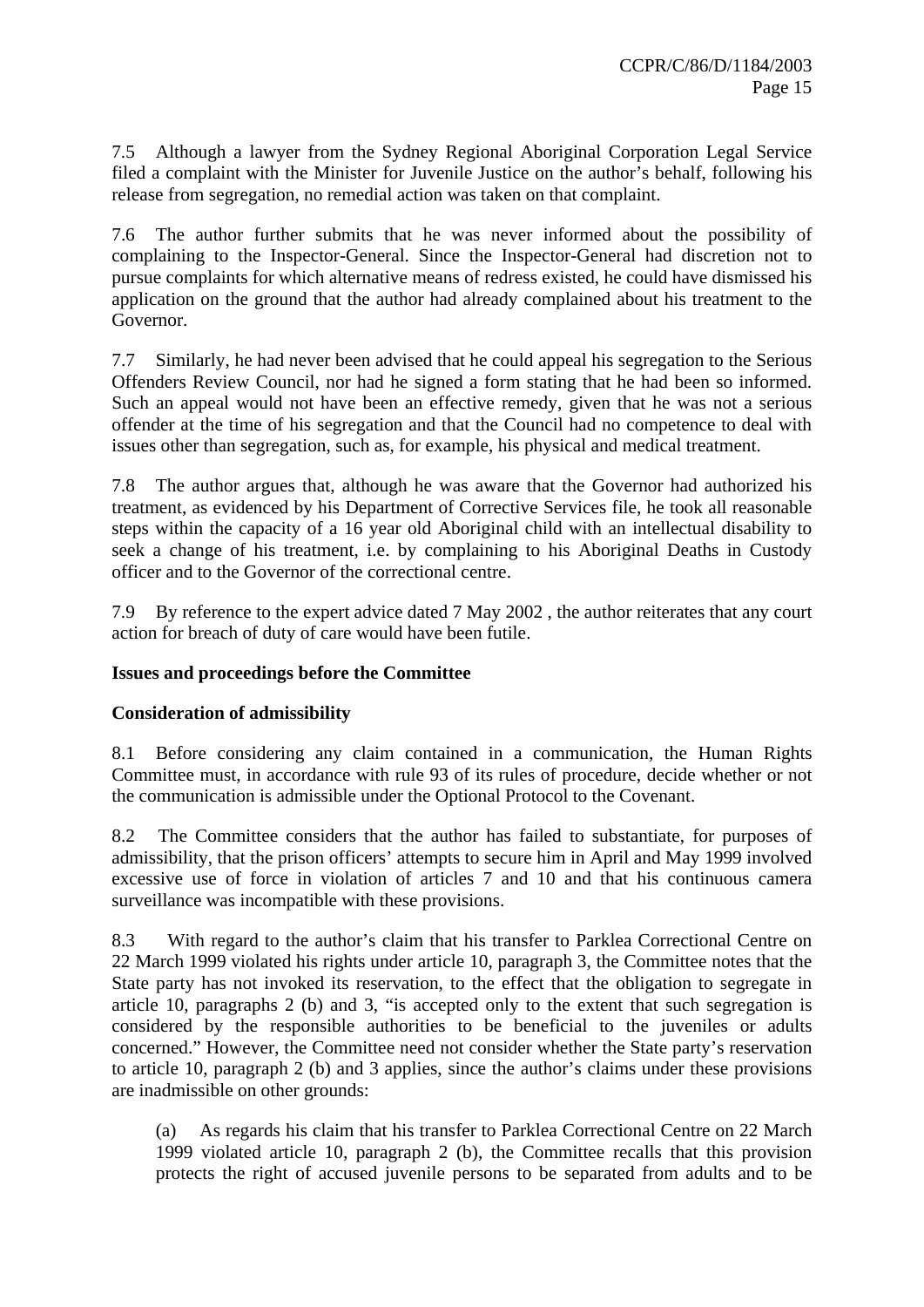<u>.</u>

brought as speedily as possible for adjudication. However, the author had the status of a convicted rather than an accused juvenile person at the time of his transfer to Parklea, since he was convicted of burglary, assault and causing bodily harm on 5 March 1999. His claim under article 10, paragraph 2 (b), is therefore inadmissible *ratione materiae* under article 3 of the Optional Protocol.

(b) As regards the claim under article 10, paragraph 3, the Committee notes that the author was in fact segregated from other inmates upon arrival at Parklea, where he was placed in a safe cell. The author has therefore not substantiated, for purposes of admissibility, how his transfer to Parklea Correctional Centre breached his right to be segregated from adult prisoners, and this part of the communication is therefore inadmissible under article 2 of the Optional Protocol.

8.4 As regards the author's claims relating to the periods of his solitary confinement, the removal of his clothes and blanket, his continued exposure to artificial light, and the prescription of Largactil, the Committee considers that he has sufficiently substantiated these claims, for purposes of admissibility. In particular, it considers that he has rebutted the State party's denial that he was placed in solitary confinement in a dry cell for 48 and 72 hours on 1 and 7 April 1999, respectively, by reference to Parklea Prison's Inmate Discipline Action Forms dated 4 and 11 April 1999, which confirm these alleged periods of solitary confinement.

8.5 With regard to exhaustion of domestic remedies, the Committee notes the State party's argument that the author has not exhausted administrative, judicial or other remedies available to him. It also notes the author's challenge to the effectiveness of complaints to the prison authorities or to the Ombudsman, as well as his doubts about the availability and the prospect of success of a court action for negligence.

8.6 The Committee recalls that the requirement, in article 5, paragraph 2 (b), of the Optional Protocol, to exhaust "all available domestic remedies" not only refers to judicial but also to administrative remedies, unless the use of such remedies would be manifestly futile or cannot reasonably be expected from the complainant.

8.7 As regards the possibility of complaining to the Ombudsman, the Committee recalls that any finding of this body would only have hortatory rather than binding effect so far as the authorities are concerned. It concludes that such a complaint cannot be considered an effective remedy,  $27$  which the author was required to exhaust, for purposes of article 5, paragraph 2 (b), of the Optional Protocol.

8.8 As regards the possibility of filing a complaint with the Minister for Corrective Services or with the Serious Offenders Review Council, the Committee notes the author's uncontested claim that he had not been informed about these or any other administrative remedies and that he was barely able to read or write at the time of his segregation at Parklea.

8.9 The Committee also recalls that the author made several attempts to change the conditions of his incarceration by complaining to his Aboriginal Deaths in Custody officer and to the Governor of the correctional centre. It also notes the author's contentions as to the

<sup>27</sup> See Communication No. 900/1999, *C. v. Australia*, Views adopted on 28 October 2002, at para. 7.3.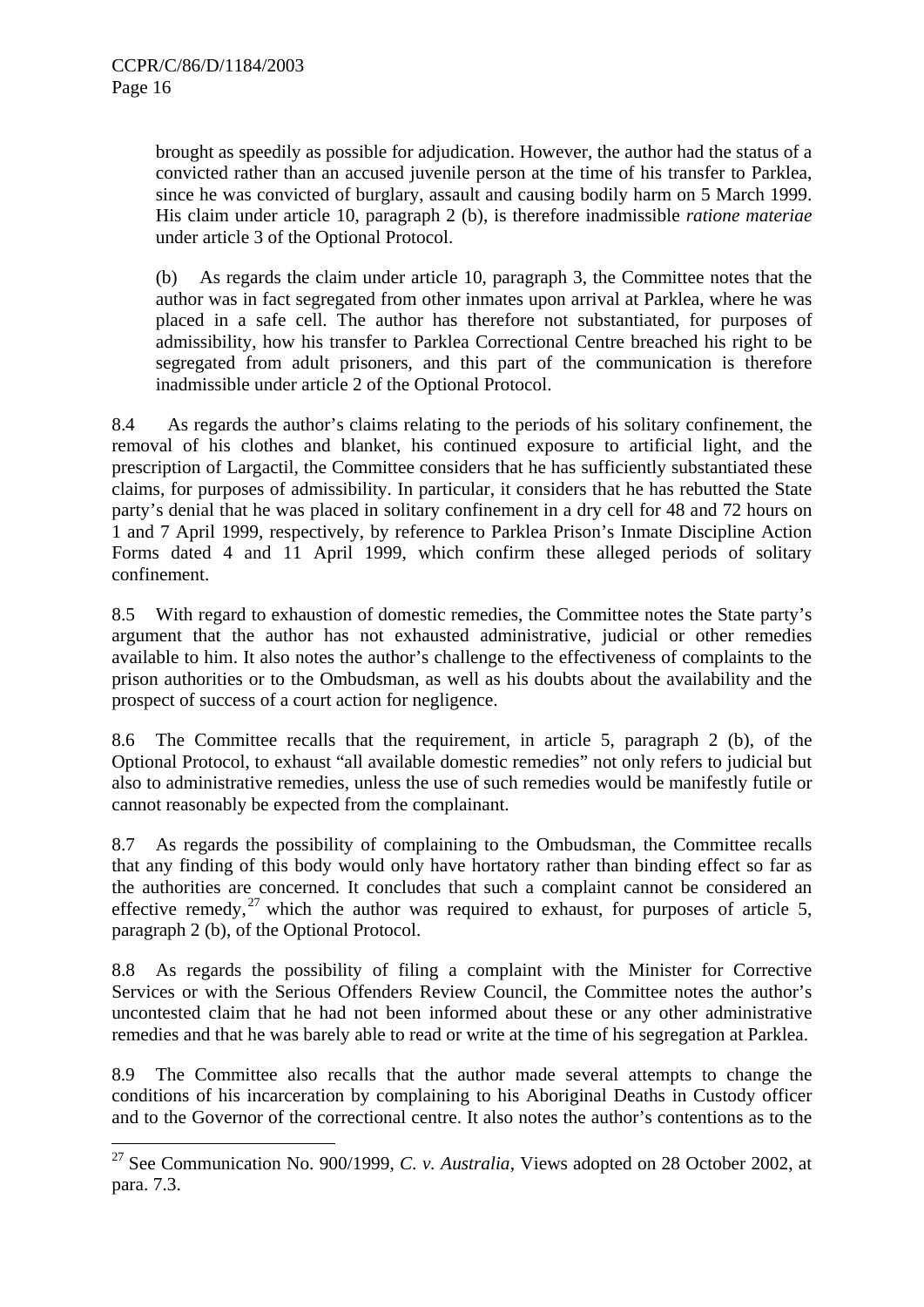Governor's replies to his complaints and observes that the effect of these replies was to discourage the author from submitting further complaints to the prison authorities. Given the author's age, his intellectual disability and his particularly vulnerable position as an Aboriginal, the Committee concludes that he made reasonable efforts to avail himself of existing administrative remedies, to the extent that these remedies were known to him and insofar as they can be considered to have been effective.

8.10 The decisive question is therefore whether or not effective judicial remedies were available to, and have not been exhausted by, the author. In this regard, the Committee recalls the State party's contention that Australian courts will not interfere with administrative decisions of prison authorities, if such decisions are found to have been bona fide and if they constitute a reasonable use of power of management. It also recalls that the State party has argued, and the author has conceded, that most of the measures imposed on the author were consistent with the relevant domestic law. It is therefore hardly conceivable that the author could successfully have challenged the decisions of the Parklea authorities at court.

8.11 As regards the possibility of bringing a court action based on the tort of negligence in common law, the Committee acknowledges the State party's argument that lack of evidence on the author's part does not have a direct bearing on the question of whether or not effective judicial remedies were available to him. However, the lack of evidence for a recognizable psychiatric injury does have a bearing on the question of whether or not it would have been futile for the author to exhaust such remedies. In this regard, the Committee observes that to be contrary to articles 7 and 10 of the Covenant, treatment of a person deprived of liberty must not necessarily cause any recognizable psychiatric injury to that person, as seems to be the standard required for establishing a tort in negligence under Australian law. It considers that the author has sufficiently shown, and the State party has not refuted, that the emotional distress and anxiety allegedly suffered by the author would have constituted insufficient grounds for filing a court action based on a breach of duty of care.

8.12 Against this background, the Committee considers that, although in principle judicial remedies were available, in accordance with article 2, paragraph 3, of the Covenant, it would have been futile for the author, in the circumstances of his case, to commence court proceedings. It therefore concludes that he was not required, for purposes of article 5, paragraph 2 (b), of the Optional Protocol, to exhaust these remedies.

8.13 The Committee concludes that the communication is admissible insofar as the author's claims raise issues under articles 7 and 10 of the Covenant, and to the extent that they relate to the periods of his solitary confinement, the removal of his clothes and blanket, his continued exposure to artificial light, and the prescription of Largactil to him.

#### **Consideration of the merits**

9.1 The Committee takes note of the author's allegation that his placement in a safe cell, as well as his confinement to a dry cell on at least two occasions, was incompatible with his age, disability and status as an Aboriginal, for whom segregation, isolation and restriction of movement within prison have a particularly deleterious effect. It notes the State party's argument that these measures were necessary to protect the author from further self-harm, to protect other inmates, and to maintain the security of the correctional facility.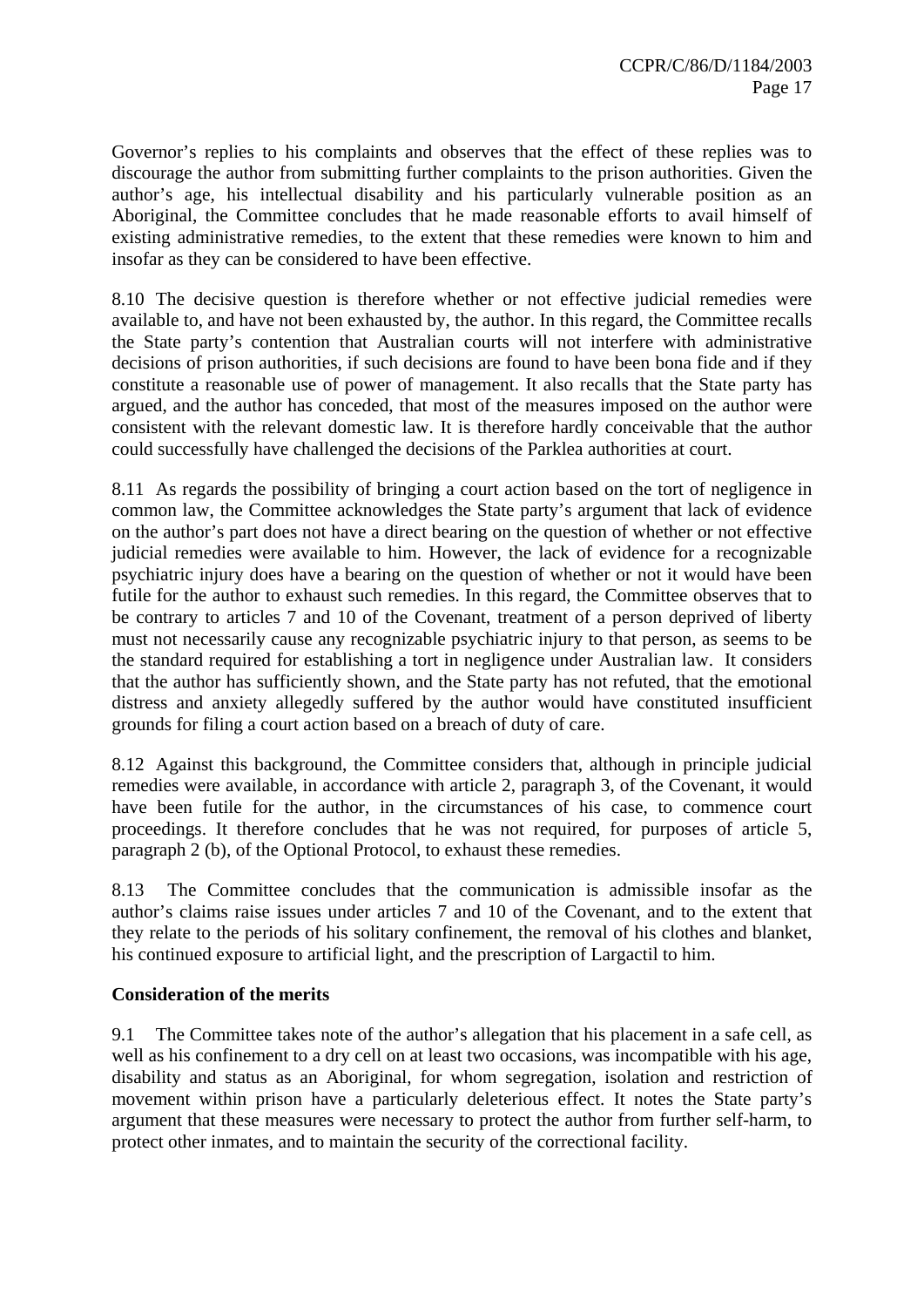9.2 The Committee recalls that persons deprived of their liberty must not be subjected to any hardship or constraint other than that resulting from the deprivation of liberty; respect for the dignity of such persons must be guaranteed under the same conditions as for that of free persons.28 Inhuman treatment must attain a minimum level of severity to come within the scope of article 10 of the Covenant. The assessment of this minimum depends on all the circumstances of the case, such as the nature and context of the treatment, its duration, its physical or mental effects and, in some instances, the sex, age, state of health or other status of the victim.

9.3 The State party has not advanced that the author received any medical or psychological treatment, apart from the prescription of anti-psychotic medication, despite his repeated instances of self-harm, including a suicide attempt on 15 December 1999. The very purpose of the use of a safe cell "to provide a safe, less stressful and more supervised environment where an inmate may be counselled, observed and assessed for appropriate placement or treatment" was negated by the author's negative psychological development. Moreover, it remains unclear whether the requirements not to use confinement to a safe cell as a sanction for breaches of correctional centre discipline or for segregation purposes, or to ensure that such confinement does not exceed 48 hours unless expressly authorized, were complied with in the author's case. The Committee further observes that the State party has not demonstrated that by allowing the author's association with other prisoners of his age, their security or that of the correctional facility would have been jeopardized. Such contact could have been supervised appropriately by prison staff.

9.4 Even assuming that the author's confinement to a safe or dry cell was intended to maintain prison order or to protect him from further self-harm, as well as other prisoners, the Committee considers that the measure incompatible with the requirements of article 10. The State party was required by article 10, paragraph 3, read together with article 24, paragraph 1, of the Covenant to accord the author treatment appropriate to his age and legal status. In the circumstances, the author's extended confinement to an isolated cell without any possibility of communication, combined with his exposure to artificial light for prolonged periods and the removal of his clothes and blanket, was not commensurate with his status as a juvenile person in a particularly vulnerable position because of his disability and his status as an Aboriginal. As a consequence, the hardship of the imprisonment was manifestly incompatible with his condition, as demonstrated by his inclination to inflict self-harm and his suicide attempt. The Committee therefore concludes that the author's treatment violated article 10, paragraphs 1 and 3, of the Covenant.

9.5 As regards the prescription of anti-psychotic medication ("Largactil") to the author, the Committee takes note of his claim that the medication was administered to him without his consent. However, it also takes note of the State party's uncontested argument that the prescription of Largactil was intended to control the author's self-destructive behaviour. It recalls that the treatment was prescribed by the general practitioner at Parklea Correctional Centre and that it was only continued after the author had been examined by a psychiatrist. In the absence of any elements which would indicate that the medication was administered for purposes contrary to article 7 of the Covenant, the Committee concludes that its prescription to the author does not constitute a violation of article 7.

<sup>1</sup>  $28$  General Comment 21, 1992 [44], Article 10, at para. 3.